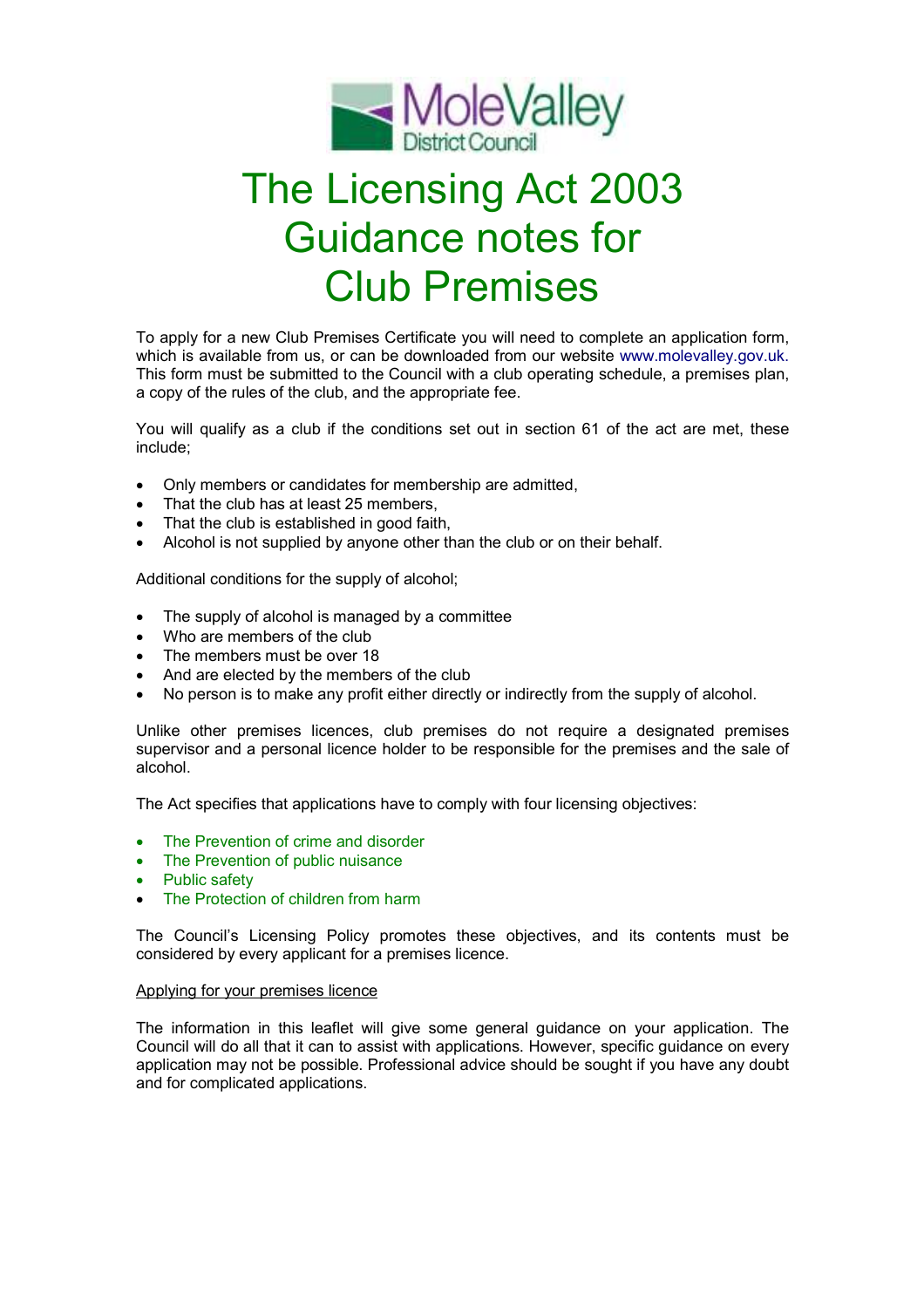The applicant must be over 18. The application form will guide you through the information that you need to supply.

To request your club activities in any way e.g. later opening, live entertainment or late night food, you will need to specify this on the operating schedule. You will also need to advertise the application in the local press at least once within ten working days, from the day after the applications submitted to the Council. You are also required to display a notice near to the club for no less than 28 days starting on the day after the application was submitted to the council. The notice needs to be at least A4 or larger, a pale blue colour and printed legibly in black ink or typed in black equal to or larger than font size 16. The notice needs to be placed prominently at or on the premises, which the application relates to and where it can be conveniently read from the exterior of the premises. This will enable persons in the vicinity that may be effected by your proposals to object.

Other statutory consultees will also have the right to object on the grounds that it would be contrary to the licensing objectives. These include the Police, Fire, Environmental Protection, Health & Safety, and child welfare representatives. For example, the Fire service may object if there is not a current fire safety certificate in force for the premises. The police may object if there have been disorder and or criminal activities recorded at your premises. If there is an objection by any of the above your application will have to be heard by a licensing sub committee. They will determine whether your application is acceptable, or if necessary amend or impose conditions on your activities. You have the right to appeal against any decision they make to the Magistrates Court.

If there are no objections and the application conforms to the licensing objectives you will get your licence, which will state what you are allowed to do on your premises. It will be an offence to do anything else that is not specified on the licence. The licence will have to be displayed on the premises.

If you wish to change your operating schedule at a future date, this can be done by applying to the Council to vary your licence.

## Club Operating schedule

The operating schedule is potentially the most complicated part of the application process. Once you have decided what you want to do on your premises it will have to be detailed in the operating schedule. You will need to specify your opening hours, what licensable activities you intend to conduct during those opening hours, any special occasions or events that you may wish to hold regularly, and if you intend serving food after 11:00 pm and before 5:00 am. (See separate guidance leaflet for late night refreshments).

This could mean that you could specify certain activities on certain days and at certain times. For example you may wish to have an extension to your hours of opening on Friday and Saturday nights when you have a karaoke evening. Or you may wish to hold a dancing contest on Thursday afternoons. This is possible in the new licence; one licence will cover all activities.

## Plans

The plans of your premises must be submitted with your application. They must be at a scale of 1:100, clearly show the boundary, the area where the licensable activities are to take